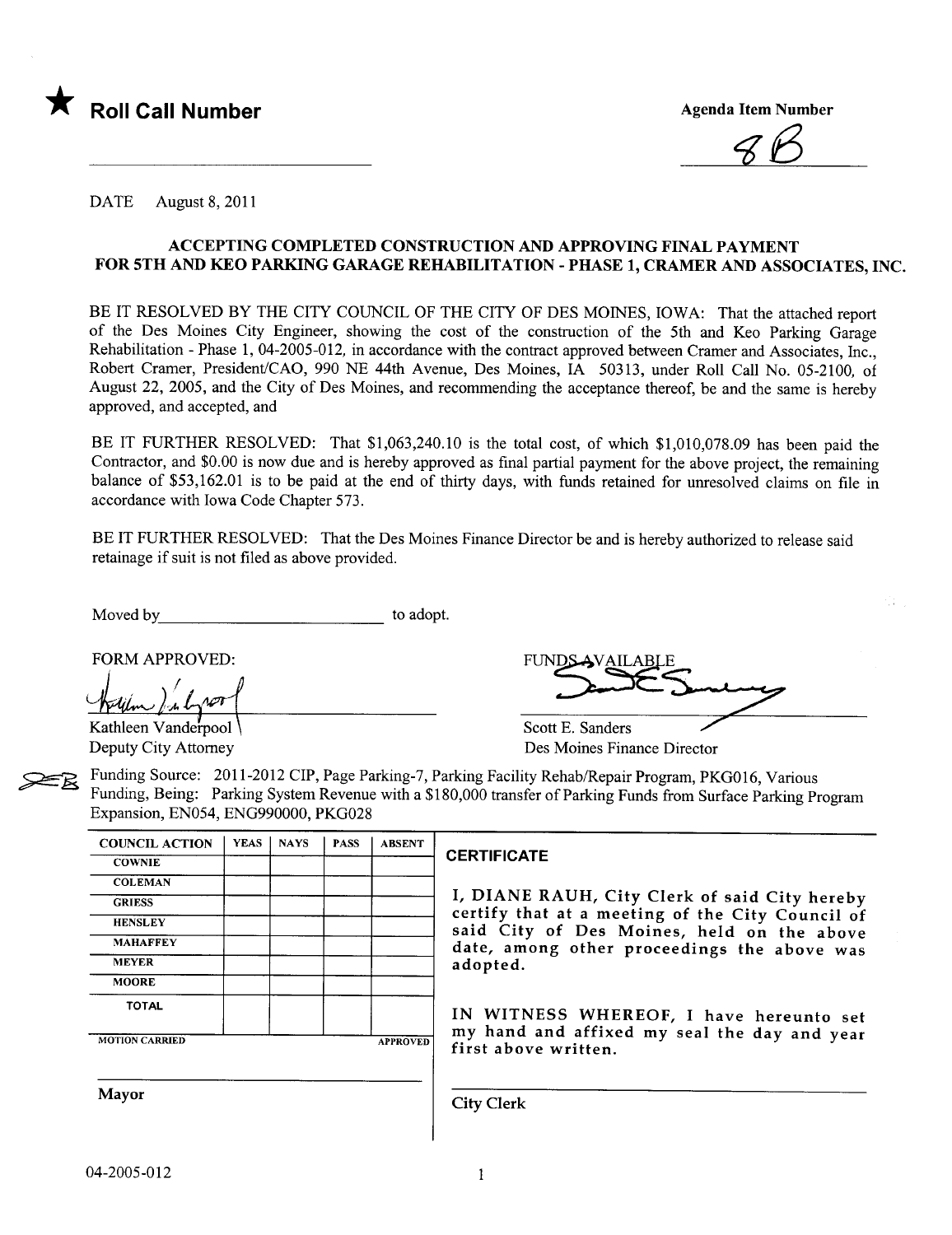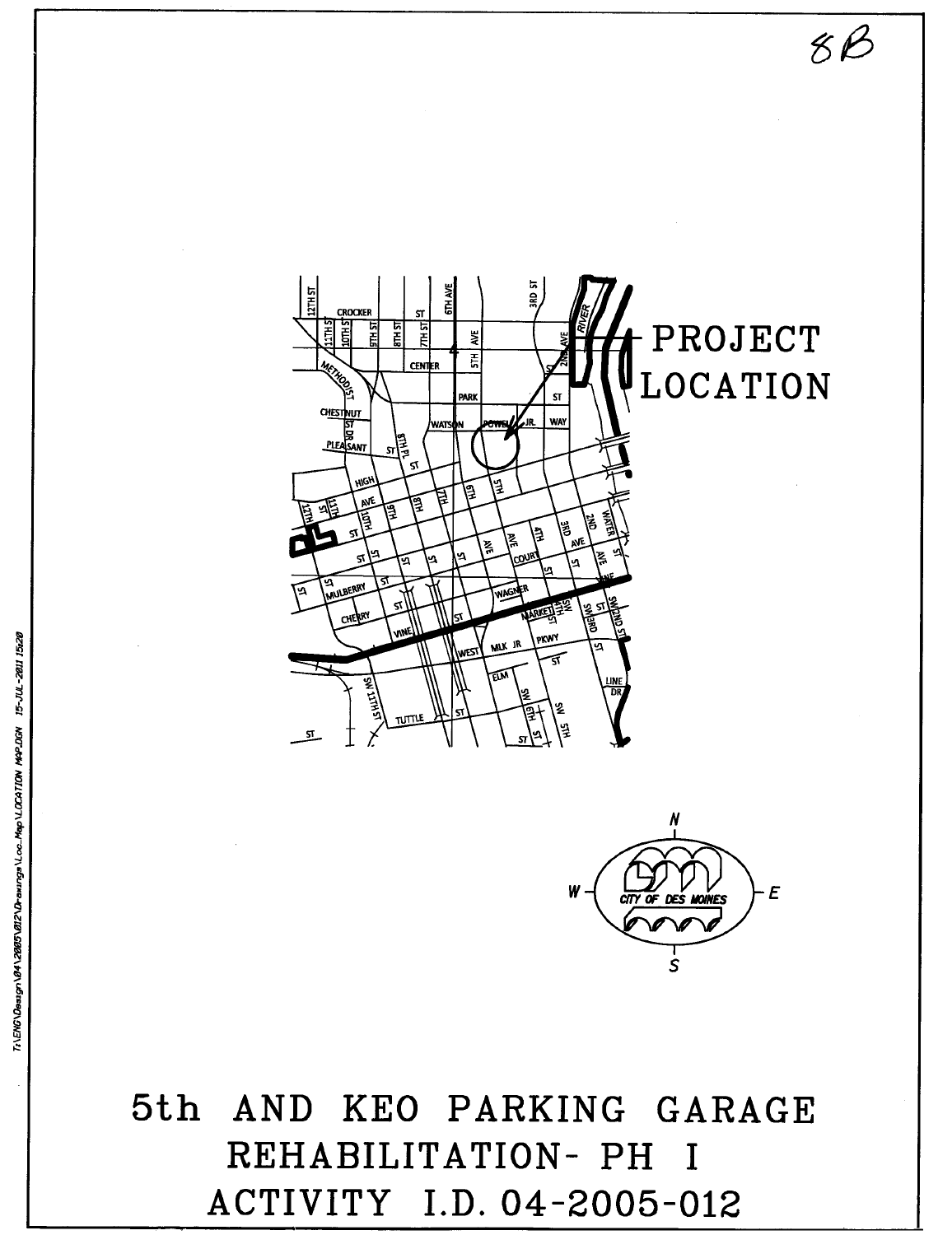

# PROJECT SUMMARY

## 5th and Keo Parking Garage Rehabilitation - Phase 1

# Activity ID 04-2005-012

On August 22, 2005, under Roll Call No. 05-2100, the Council awarded the contract for the above improvements to Cramer and Associates, mc., in the amount of \$1,181,935.00. Tabulated below is a history of project change orders.

| Change<br>Order No. | <b>Initiated By</b> | <b>Description</b>                                                                                                                                                     | Amount         |
|---------------------|---------------------|------------------------------------------------------------------------------------------------------------------------------------------------------------------------|----------------|
| 1                   | User                | 11/7/2005                                                                                                                                                              | \$9,712.50     |
|                     |                     | Remove and replace the sidewalk along 5th Ave and Watson<br>Powell Jr. Way                                                                                             |                |
| $\overline{2}$      | User                | 6/22/2006                                                                                                                                                              | \$875.00       |
|                     |                     | Repair spall area on Level 2W deck of the 5th and Walnut<br>Garage.                                                                                                    |                |
| $\mathfrak{Z}$      | Engineering         | 7/10/2006                                                                                                                                                              | \$68,781.00    |
|                     |                     | Replacement lighting and electrical work on levels 1 - 3 on<br>the north end. Blast, prime and finish coat currently exposed<br>structural steel on levels 1, 2 and 3. |                |
| 4                   | Engineering         |                                                                                                                                                                        | \$(198,063.40) |
|                     |                     | Adjust Final Quantities to 'As-Built' Quantities.                                                                                                                      |                |
|                     |                     | <b>Original Contract Amount</b>                                                                                                                                        | \$1,181,935.00 |
|                     |                     | <b>Total Change Orders</b>                                                                                                                                             | \$(118,694.90) |
|                     |                     | <b>Percent of Change Orders to Original Contract</b>                                                                                                                   | $(10.04)\%$    |
|                     |                     | <b>Total Contract Amount</b>                                                                                                                                           | \$1,063,240.10 |
|                     |                     |                                                                                                                                                                        |                |

 $\sim$ 

 $\cdot$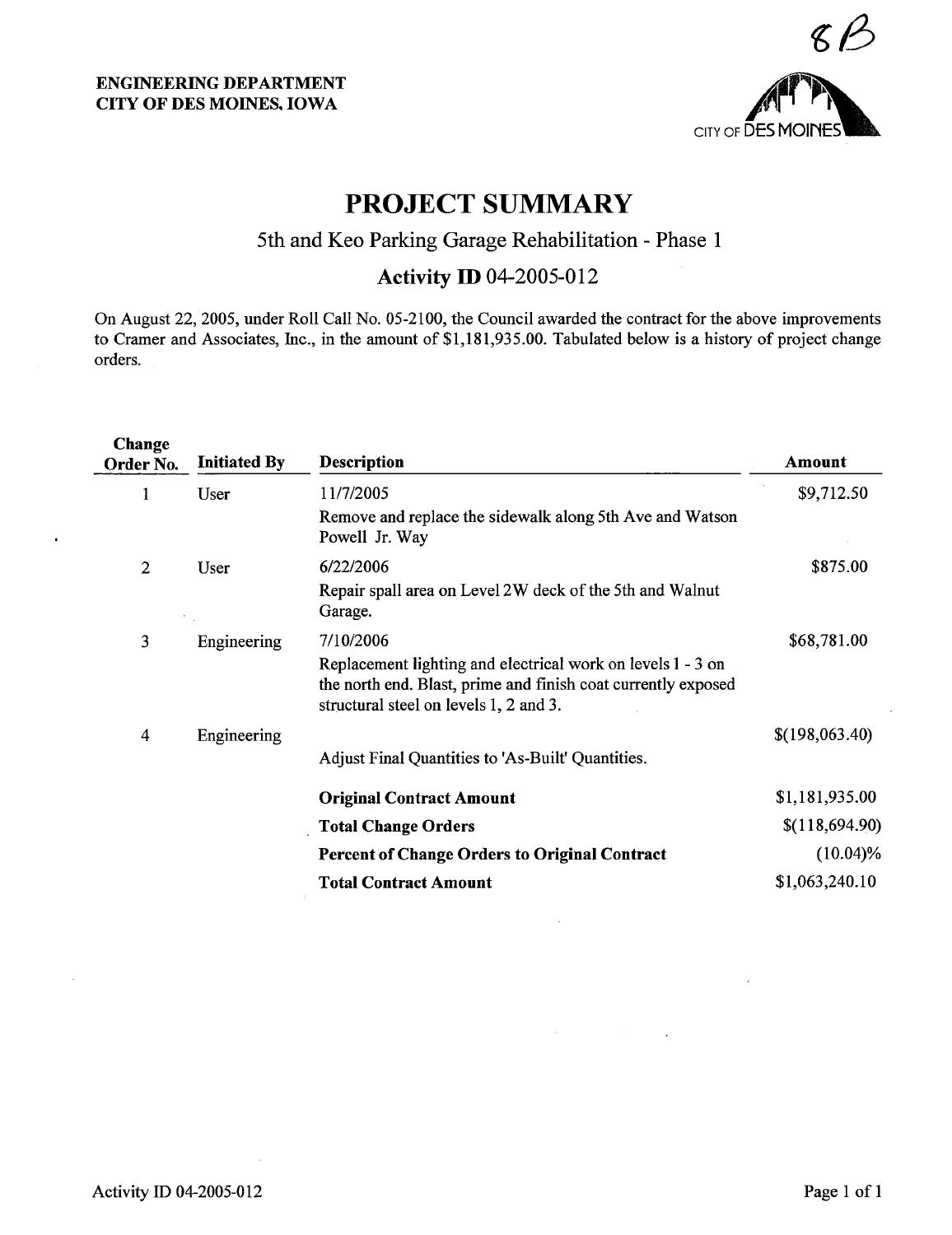# ESTIMATE OF CONSTRUCTION COMPLETED FOR WORK DONE FROM H/01/2006 TO 04/14/2011<br>PARTIAL PAYMENT NO. 9 - FINAL

DATE: 04/14/2011 ACTIVITY ID 04-2005-012 PROJECT NO. N/A

l,

PROJECT: 5th and Keo Parking Garage Rehabilitation - Phase I<br>CONTRACTOR: Cramer and Associates, Inc.

PARTIAL PAYMENT NO. 9 - FINAL

|               |                                                                                   |                |                  | UNITS             |                 |                          |              |
|---------------|-----------------------------------------------------------------------------------|----------------|------------------|-------------------|-----------------|--------------------------|--------------|
|               |                                                                                   |                |                  |                   | CONSTRUCTED     |                          |              |
| LINE NO.      | DESCRIPTION                                                                       | <b>SNF</b>     | <b>ESTIMATED</b> | <b>AUTHORIZED</b> | <b>TO DATE</b>  | UNIT PRICE               | TOTAL AMOUNT |
| 0010          | Project Mobilization                                                              | $\mathbf{r}$   |                  |                   | 1.00            | \$125,000.00             | \$125,000.00 |
| 0020          | Floor Preparation - Topping Removal                                               | ίż,            | 38910            | 28,274.52         | 28,274.52       | 511.00                   | \$311,019.72 |
| 0030          | Floor Repair - Partial Depth                                                      | 55             | 4310             | 4,914.18          | 4,914.18        | \$18.00                  | \$88,455.24  |
| 0040          | Floor Repair - Install Concrete Topping                                           | 55             | 38910            | 28,274.52         | 28,274.52       | \$8,00                   | \$226,196.16 |
| 0050          | Wall Repair - Partial Depth / Shallow                                             | 55             | $\overline{c}$   | 0.00              | 0.00            | \$90.00                  | \$0.00       |
| 0060          | Overhead Precast Plank Repair                                                     | 55             | 690              | 669.23            | 669.23          | \$100.00                 | \$66,923.00  |
| 0070          | Exp Joint Preparation - New Concrete Wash with Blockout                           | 5              | 180              | 234.40            | 234.40          | \$60.00                  | \$14,064.00  |
| 0800          | Expansion Joint - Premolded                                                       | لتا            | $\mathfrak{S}$   | 0.00              | 0.00            | \$60.00                  | \$0.00       |
| 0090          | Expansion Joint - Elastomeric Concrete Edged                                      | $\Xi$          | 180              | 234.40            | 234.40          | \$95.00                  | \$22,268.00  |
| 0100          | Seal Cracks and Joints                                                            | تخ             | 9800             | 0,219.65          | 0,219.65        | $\overline{\text{2.50}}$ | \$35,768.78  |
| 0110          | Remove and Replace 1"-1.5" Joint                                                  | $\mathbb{Z}$   | 112              | 0.00              | $\frac{1}{2}$   | \$8.00                   | \$0.00       |
| 0120          | Tool and Seal Control Joints                                                      | Ë              | 7910             | 6,400.50          | 6,400.50        | \$3.50                   | \$22,401.75  |
| 0130          | Cove Sealant                                                                      | $\mathbb{Z}$   | 2720             | 1,002.00          | 1,002.00        | 53.50                    | \$3,507.00   |
| 0140          | Concrete Sealer - Floors                                                          | S.             | 38910            | 28,066.00         | 28,066.00       | S <sub>0</sub> .40       | \$11,226.40  |
| 0150          | Electrical Allowance                                                              | $\mathbb{S}^1$ |                  | 1.15              | 1.15            | \$10,000.00              | \$11,500.00  |
| 0160          | Replace Stair Riser / Pan / Fill                                                  | $\mathbb{E}^4$ | $\mathfrak{S}$   | 20.00             | 20.00           | \$1,200.00               | \$24,000.00  |
| 0170          | Steel Beam and Column Repair                                                      | $^{2}$         |                  | 1.00              | 1.00            | \$12,000.00              | \$12,000.00  |
| 0180          | Add Supplemental Reinforcement                                                    | <b>SET</b>     | 1000             | 4,008.00          | 4,008.00        | \$2.00                   | \$8,016.00   |
| 0190          | Paint Traffic Markings                                                            | $\mathfrak{L}$ |                  | 0011              | $\frac{8}{100}$ | \$3,000.00               | S3,000.00    |
|               |                                                                                   |                |                  |                   |                 |                          |              |
|               | '. Powell Jr. Prkwy<br>CO No. 1 1.01 Remove and Replace Sidewalk on 5th Ave and W | 53             |                  | 890.60            | 890.60          | \$9.25                   | S8,238.05    |
| CO No. 2 2.01 | iarage<br>Repair Floor Spall Level 2W of 5th and Walnut G                         | $\mathbf{S}$   |                  | 1,000             | 1.000           | \$875.00                 | \$875.00     |
| CONo. 3 3.01  | Replacement Electrical Lighting                                                   | $\mathbb{S}^1$ |                  | 1.000             | 1.000           | \$59,431.00              | \$59,431.00  |
|               | Blast, Prime and Paint Structural<br>3.02                                         | $^{2}$         |                  | 1.000             | 1.000           | \$9,350.00               | \$9,350.00   |
|               | CO No. 4 Adjust Final Quantities to 'As-Built' Quantities                         | 21             |                  |                   |                 |                          | \$0.00       |
|               |                                                                                   |                |                  |                   |                 |                          |              |
|               |                                                                                   |                |                  |                   |                 |                          |              |

Page 1 of 2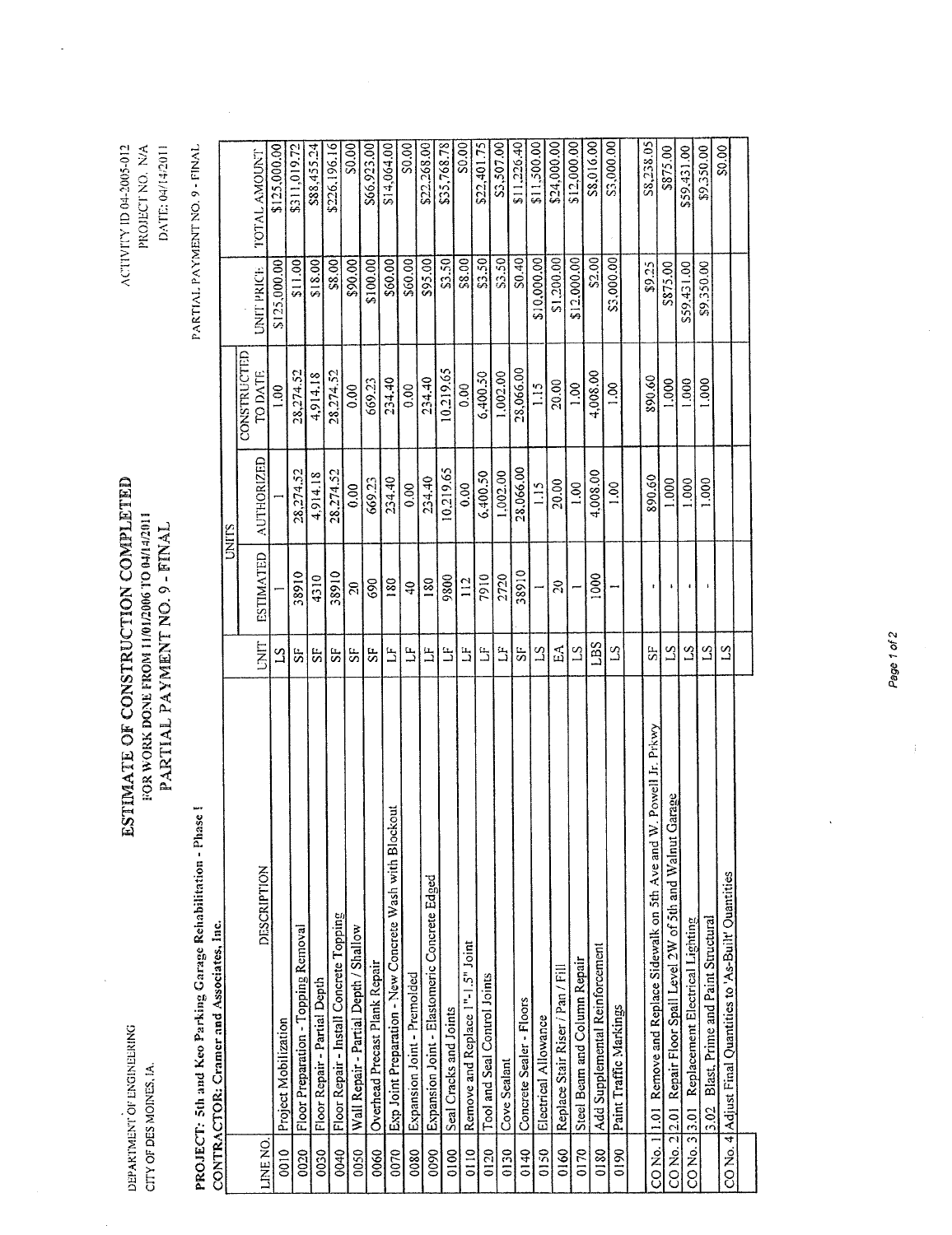PROJECT: 5th and Keo Parking Garage Rehabilitation - Phase I<br>CONTRACTOR: Cramer and Associates, Inc.

PARTIAL PAYMENT NO. 9 - FINAL

|          | "Juli "SaltaJoose" Bills ISIIE"」) "July I Ave. I A's I A's        |             |                |              |                               |                   |                |
|----------|-------------------------------------------------------------------|-------------|----------------|--------------|-------------------------------|-------------------|----------------|
|          |                                                                   |             |                | <b>UNITS</b> |                               |                   |                |
| LINE NO. | <b>DESCRIPTION</b>                                                | <b>UNIT</b> | ESTIMATED      | AUTHORIZED   | CONSTRUCTED<br><b>TO DATE</b> | <b>UNIT PRICE</b> | TOTAL AMOUNT   |
|          |                                                                   |             |                |              |                               |                   |                |
|          | ORIGINAL CONTRACT AMOUNT                                          |             | \$1,181,935.00 |              |                               |                   |                |
|          | TOTAL AMOUNT CHANGE ORDER NO. I THROUGH 4                         |             | -\$118,694.90  |              |                               |                   |                |
|          | TOTAL CONTRACT AMOUNT PLUS CHANGE ORDERS NO. 1, 2,3 and 4         |             | \$1,063,240.10 |              |                               |                   |                |
|          | PARTIAL PAYMENT NO. I                                             |             | \$118,717.30   |              |                               |                   |                |
|          | PARTIAL PAYMENT NO. 2                                             |             | \$859.50       |              |                               |                   |                |
|          | PARTIAL PAYMENT NO. 3                                             |             | \$10,942.66    |              |                               |                   |                |
|          | PARTIAL PAYMENT NO. 4                                             |             | \$199,877.44   |              |                               |                   |                |
|          | PARTIAL PAYMENT NO. 5                                             |             | \$380,530.10   |              |                               |                   |                |
|          | PARTIAL PAYMENT NO. 6                                             |             | \$73,271.67    |              |                               |                   |                |
|          | PARTIAL PAYMENT NO. 7                                             |             | \$175,415.85   |              |                               |                   |                |
|          | PARTIAL PAYMENT NO. 8                                             |             | \$50,463.57    |              |                               |                   |                |
|          | THIS PARTIAL PAYMENT                                              |             | \$0.00         |              |                               |                   |                |
|          | TOTAL PARTIAL PAYMENTS                                            |             | \$1,010,078.09 |              |                               |                   |                |
|          | <b>BALANCE</b>                                                    |             | \$53,162.01    |              |                               |                   |                |
|          | Percent Complete 100%                                             |             |                |              |                               |                   |                |
|          |                                                                   |             |                |              | TOTAL                         |                   | \$1,063,240.10 |
|          |                                                                   |             |                |              | RETAINAGE                     |                   | \$53,162.01    |
|          | <b>CONSISTER</b><br>$\breve{\mathfrak{t}}$<br><b>PREPARED BY:</b> |             |                |              | TOTAL LESS RETAINAGE          |                   | \$1,010,078.09 |

CHECKED BY:  $\angle$ 

CONTRACTOR APPROVAL:

PARTIAL PAYMENT NO. 9 - FINAL ANOUNT DUE

 $\frac{1}{21,010,078.09}$ 

 $$0.00$ 

 $\overline{\phantom{a}}$ 

Page 2 of 2

 $\frac{1}{2}$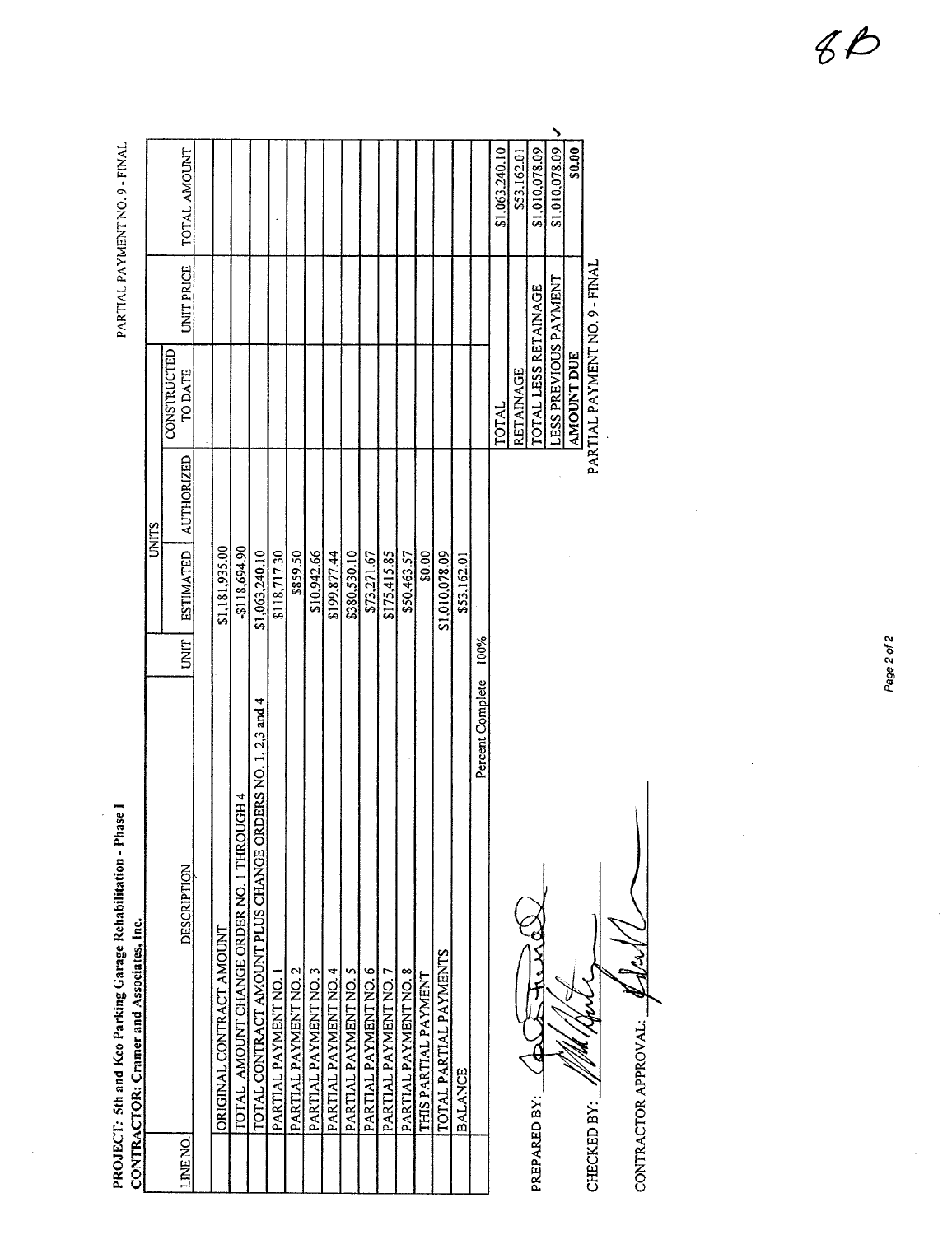August 8, 2011



### CERTIFICATION OF COMPLETION

### AGENDA HEADING:

Accepting completed construction and approving final payment for the 5th and Keo Parking Garage Rehabilitation - Phase 1, Cramer and Associates, Inc..

### SYNOPSIS:

Approve the Engineer's Certification of Completion, accept construction of said improvement, and authorize final payment to the contractor,

### FISCAL IMPACT:

Amount: \$1,063,240.10 As-Built Contract Cost

Funding Source: 2011-2012 CIP, Page Parking-7, Parking Facility Rehab/Repair Program, PKG016, Various Funding, Being:

Parking System Revenue with a \$180,000 transfer of Parking Funds from Surface Parking Program Expansion, EN054, ENG990000, PKG028,

### CERTIFICATION OF COMPLETION:

On August 22,2005, under Roll Call No, 05-2100, the City Council awarded a contract to Cramer and Associates, Inc., Robert Cramer, President/CAO, 990 NE 44th Avenue, Des Moines, IA 50313 for the construction of the following improvement:

5th and Keo Parking Garage Rehabilitation - Phase 1,04-2005-012

Topping removal, partial depth floor repairs, install concrete topping, partial depth/shallow wall repairs, overhead PC plank repair, expansion joint preparation, expansion joint premolded supply and install, crack and joint seal, remove and replace 1"-1.5" joint, tool and seal control joints, cove sealant, concrete floor sealer, replace stair riser/pan/fill, supplemental structural steel supply and install, and traffic paint markings in accordance with the contract documents, including Plan File Nos, 453-036/049 at the City of Des Moines Parking Garage, 5th Avenue and Watson Powell Jr. Parkway, Des Moines, Iowa

I hereby certify that the construction of said 5th and Keo Parking Garage Rehabilitation - Phase 1, Activity ID 04-2005-012, has been completed in substantial compliance with the terms of said contract, and I hereby recommend that the work be accepted. The work commenced on October 10, 2005, and was completed on July 27,2011.